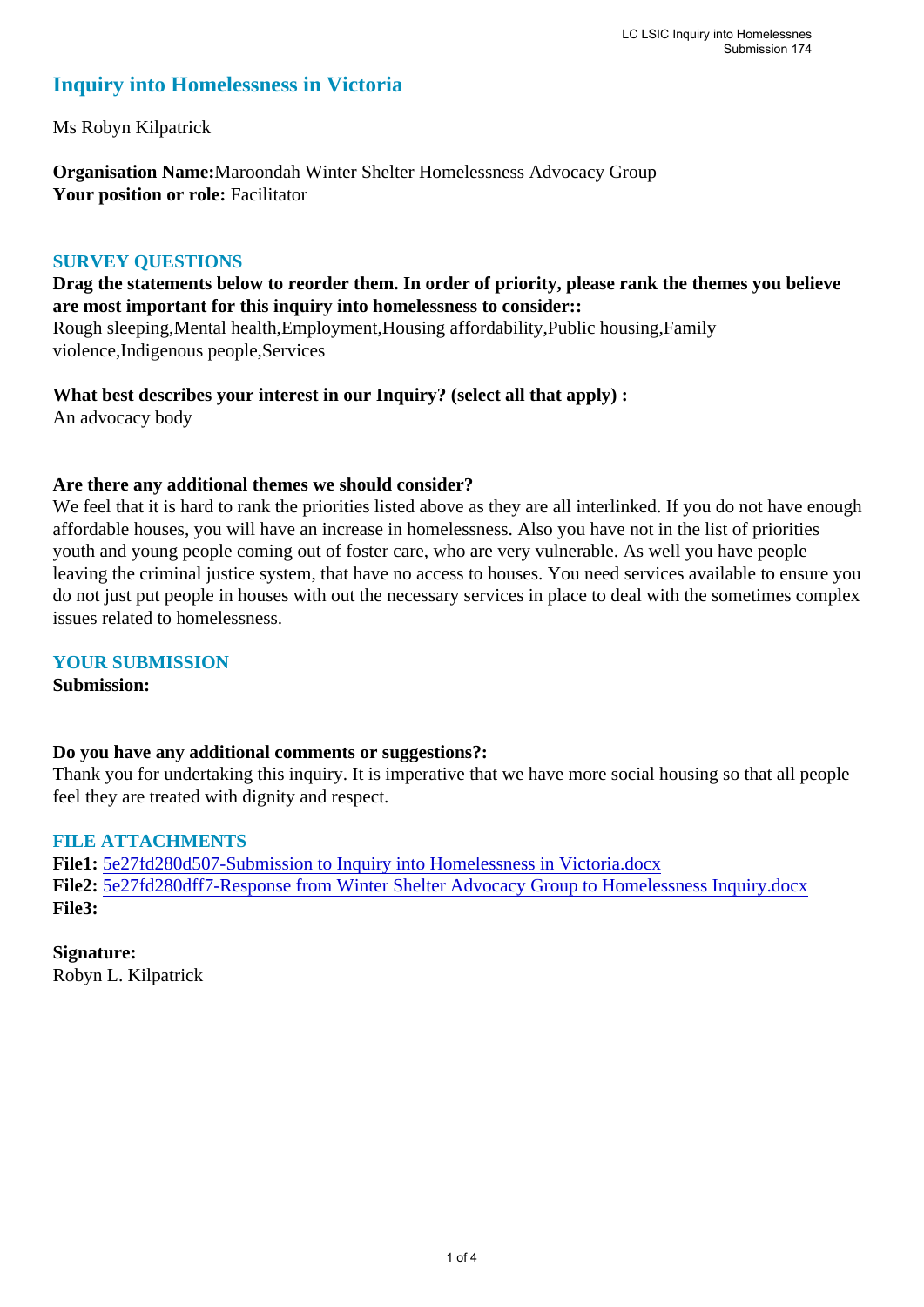#### Submission to Inquiry into Homelessness in Victoria

"A warm meal, a safe place to sleep and a welcoming smile" is motto for the Maroondah Winter Shelter that provided temporary accommodation to single males firstly in the winter of 2018 and again 2019. In 2019 the accommodation was extended until September  $15<sup>th</sup>$ , having commenced on June  $1<sup>st</sup>$ , 2019. For more details of the Maroondah Winter Shelter program, please read the submission prepared by Jenny Smith and Rosemary U'Ren, Venue Co-ordinators at North Ringwood Uniting Church and Maroondah Winter Shelter Homeless Advocacy Group Members.

The temporary nature of this accommodation provided the impetus for the Maroondah Winter Shelter Homelessness Advocacy Group. As many volunteers were concerned that some of the clients they had met in 2018, returned in 2019 still homeless.

Homelessness is an increasing problem in the Maroondah Local Government Area (LGA). One of the issues contributing to homelessness in Maroondah is the housing affordability crisis which has seen a shortage of affordable options for people on low incomes.

The demand for affordable or social housing properties is outstripping supply and this is increasing the number of homeless people in Maroondah LGA.

The 2016 Census found that a total of 425 people were homeless within Maroondah LGA, although the true number is thought to higher as collecting accurate data on homelessness is difficult.

In Maroondah LGA homeless people are not just rough sleepers, but those who are the 'hidden homeless', people who live temporarily with others but who aren't guaranteed permanent, private and secure housing. "Every individual and every family should have access to safe and secure housing — and a place to call home". Dustin Halse MP, Member for Ringwood, October 19<sup>th</sup>, 2019

In 2018 Maroondah Council adopted its Affordable and Social Housing Policy aimed at helping to address affordable and social housing issues in the municipality. In preparing the document Maroondah Council found that the increasing price of private rental was a key contributing factor that has led to an increase in homelessness in suburbs, such as Ringwood and Croydon.

According to the Council for Homeless Persons (CHP), Victoria's homelessness peak body, homelessness can be caused by poverty, lack of affordable housing, poor physical or mental health, drug and alcohol abuse, gambling, family and relationship breakdown or domestic violence and all of these causes are relevant in Maroondah, as stated by those seeking the support of the Maroondah Winter Shelter.

It is recognised that in 2018, the Victorian Government funded Wellways to deliver Pathways to Home, an assertive outreach support program for people who are rough sleeping in Maroondah, but Maroondah has very limited crisis accommodation.

On the majority of nights, Maroondah has no crisis accommodation. In Croydon there is SalvoCare Eastern 'Gateways' program that provides short-term crisis accommodation and intensive support to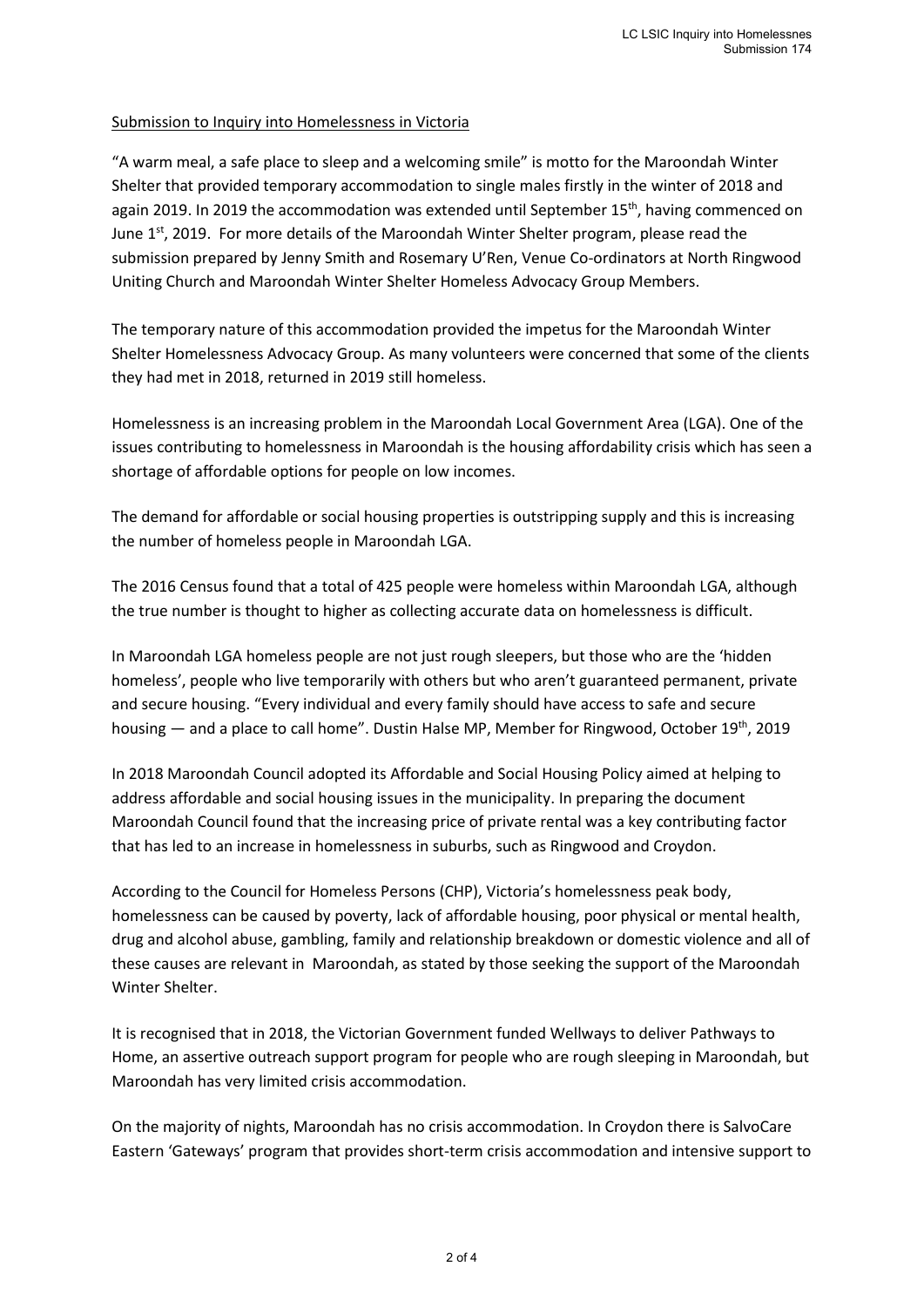all persons residing within the program, but that service has a waiting list and is not a long term housing option.

Our Advocacy Group has been told that there is no "votes in homelessness", but it is imperative that people have secure housing to ensure the social cohesion of our community and that everyone has a fair go. Being homeless impacts on all aspects of your life that include mental and physical wellbeing and it is imperative that it is addressed cooperatively by all levels of government within Australia. We welcome this inquiry by the Victorian parliament.

We have international models such as in Finland, where the country apples the "Housing First" concept. Those affected by homelessness receive a place to live and the support they need to conquer the often complex issues that contributed to them being homeless in the first place.

We feel that the only way to solve the homelessness problem in Maroondah and elsewhere is:

- By building more social housing urgently, without delay. This needs to be implemented by the Victorian government in partnership with the Federal government;
- Introducing mandatory inclusionary zoning of at least 10 to 15% in all major developments in Victoria, would guarantee a steady supply of social housing. In South Australia it is currently 15% and ACT 20% (AHURI 17/03/2017);
- By increasing basic income that would enable people to have more housing options, whilst recognising income support is a Federal government responsibility, it needs to be part of any housing solution.

Prepared by Robyn Kilpatrick,

Facilitator, Maroondah Winter Shelter Homelessness Advocacy Group, with consultation with Members of the Advocacy Group